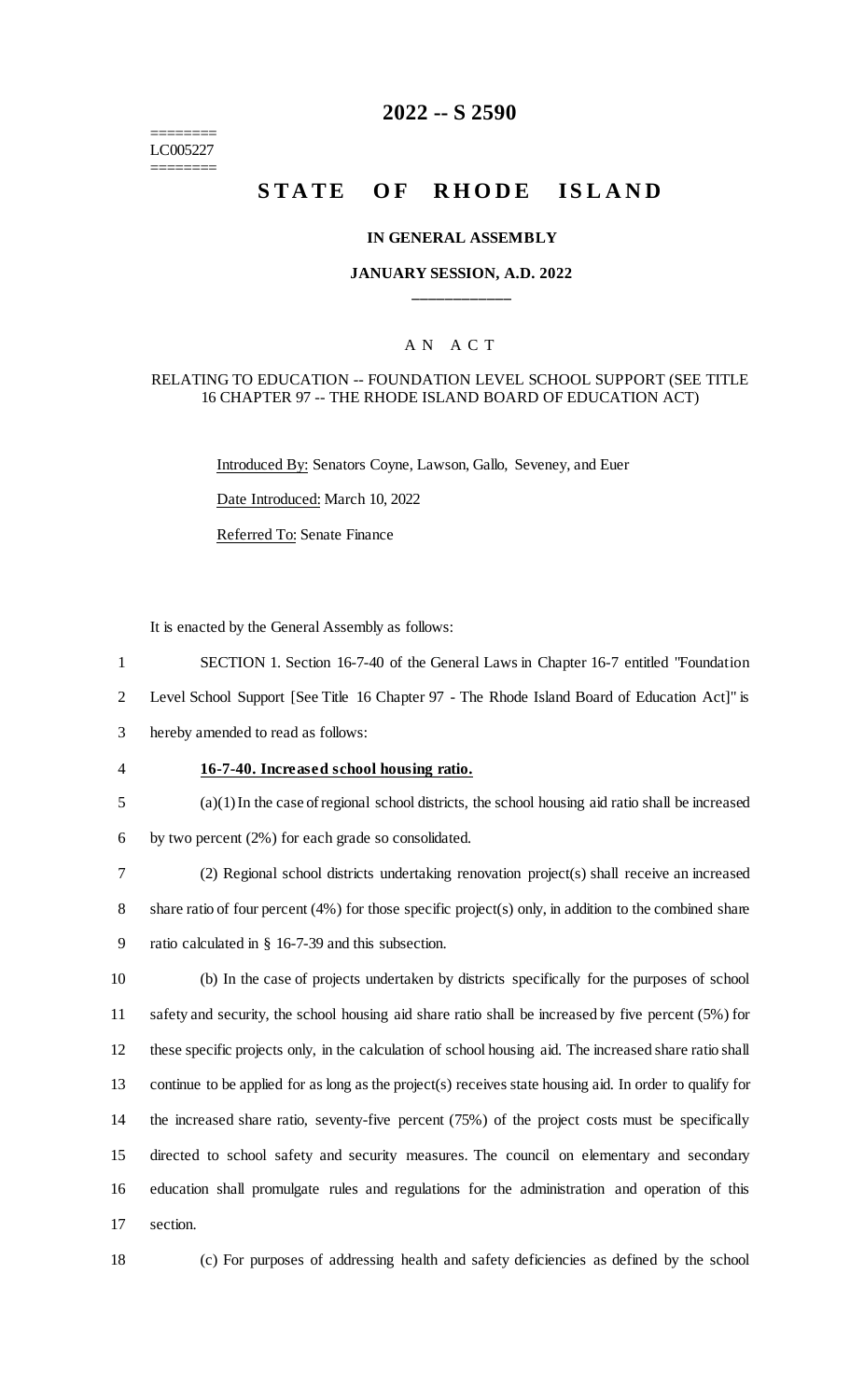building authority, including the remediation of hazardous materials, the school housing aid ratio 2 shall be increased by five percent (5%) so long as the construction of the project commences by 3 December 30,  $\frac{2022}{2023}$ , is completed by December  $\frac{30}{31}$ , 2027, and a two hundred fifty million dollar (\$250,000,000) general obligation bond is approved on the November 2018 ballot. In order to qualify for the increased share ratio, twenty-five percent (25%) of the project costs or a minimum of five hundred thousand dollars (\$500,000) must be specifically directed to this purpose.

 (d) For purposes of educational enhancement, including projects devoted to the enhancement of early childhood education and career and technical education, the school housing aid ratio shall be increased by five percent (5%) so long as construction of the project commences by December 30, 2022 2023, is completed by December 30, 2027, and a two hundred fifty million dollar (\$250,000,000) general obligation bond is approved on the November 2018 ballot. In order to qualify for the increased share ratio, twenty-five percent (25%) of the project costs or a minimum of five hundred thousand dollars (\$500,000) must be specifically directed to these purposes.

 (e) For replacement of a facility that has a facilities condition index of sixty-five percent (65%) or higher, the school housing ratio shall be increased by five percent (5%) so long as construction of the project commences by December 30, 2023, is completed by December 30, 2028, does not receive a bonus pursuant to subsection (f) or subsection (g), and a two hundred fifty million dollar (\$250,000,000) general obligation bond is approved on the November 2018 ballot. In order to qualify for the increased share ratio, twenty-five percent (25%) of the project costs or a minimum of five hundred thousand dollars (\$500,000) must be specifically directed to this purpose.

 (f) For any new construction or renovation that increases the functional utilization of any facility from less than sixty percent (60%) to more than eighty percent (80%), including the consolidation of school buildings within or across districts, the school housing aid ratio shall be increased by five percent (5%) so long as construction of the project commences by December 30, 2023, is completed by December 30, 2028, and a two hundred fifty million dollar (\$250,000,000) general obligation bond is approved on the November 2018 ballot. In order to qualify for the increased share ratio, twenty-five percent (25%) of the project costs or a minimum of five hundred thousand dollars (\$500,000) must be specifically directed to this purpose.

 (g) For any new construction or renovation that decreases the functional utilization of any facility from more than one hundred twenty percent (120%) to between eighty-five percent (85%) to one hundred five percent (105%), the school housing ratio shall be increased by five percent (5%) so long as construction of the project commences by December 30, 2023, is completed by December 30, 2028, and a two hundred fifty million dollar (\$250,000,000) general obligation bond is approved on the November 2018 ballot. In order to qualify for the increased share ratio, twenty-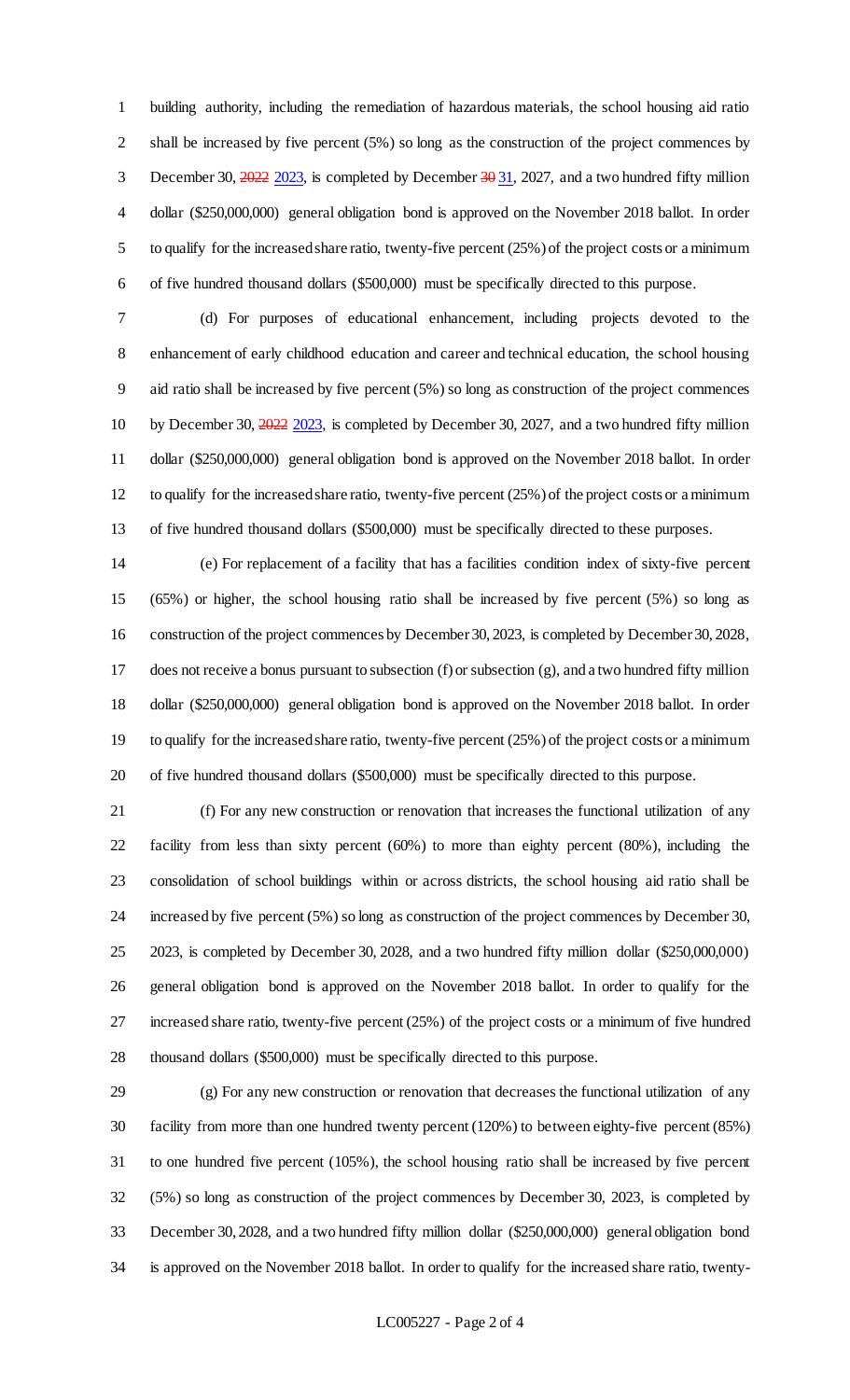five percent (25%) of the project costs or a minimum of five hundred thousand dollars (\$500,000) must be specifically directed to this purpose.

 (h) For consolidation of two (2) or more school buildings, within or across districts into one school building, the school housing aid ratio shall be increased by five percent (5%) so long as construction of the project commences by December 30, 2023, is completed by December 30, 2028, a two hundred fifty million dollar (\$250,000,000) general obligation bond is approved on the November 2018 ballot, and does not receive a bonus pursuant to subsection (f) or subsection (g). In order to qualify for the increased share ratio, twenty-five percent (25%) of the project costs or a minimum of five hundred thousand dollars (\$500,000) must be specifically directed to this purpose. (i) Any regionalized and/or non-regionalized school district receiving an increased share ratio for a project approved prior to July 1, 2018, shall continue to receive the increased share ratio for as long as the project receives state housing aid.

SECTION 2. This act shall take effect upon passage.

#### ======== LC005227 ========